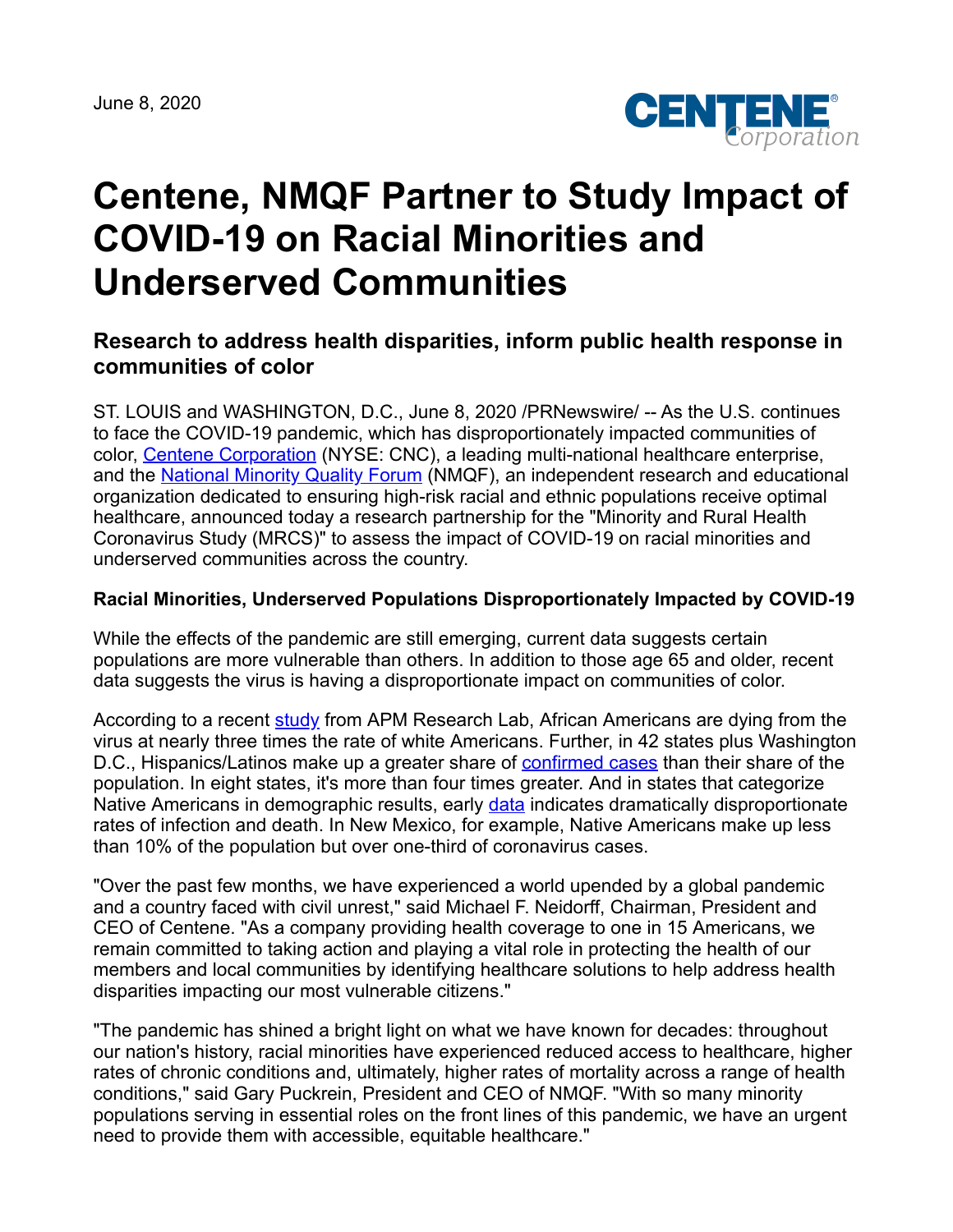# **A Focus on Testing and Research to Raise Awareness, Increase Access**

MRCS is a prospective longitudinal study of the risk factors associated with the disproportionate impact that coronavirus is having on racial minorities and rural communities. Beginning in June, Centene, NMQF, and a range of other public and private healthcare entities including **Quest Diagnostics**, will conduct COVID-19 PCR testing (to confirm current COVID-19 infection) and antibody testing (to confirm previous COVID-19 infection) at federally qualified health centers (FQHCs) in five states across the country. Quest will also contribute its Health Trends data to support the research.

Testing will be available to the general public at no cost. All testing locations were preidentified based on various demographic characteristics, including a high proportion of African American deaths in proportion to the overall state population and a presence of communities of color that have been disproportionately impacted by COVID-19.

The MRCS will utilize a phased-in approach to follow a volunteer cohort of 5,000 racial and ethnic minority participants for five years to examine the impact of COVID-19 on them and their families. Those who test positive for COVID-19 will receive monitoring kits and a daily call from providers for the first 14 days to provide medical advice and help monitor any progression of symptoms, followed by once-per-week calls for one month.

Centene and NMQF have convened researchers and academics from across the country to analyze and translate survey data, and, based on the findings, provide valuable data and evidence-based solutions to inform the public health response and help reduce healthcare disparities among underserved populations. Members of the research team include:

- **Suja M. Mathew, MD, FACP** Chair of Medicine, Cook County Health and Hospitals System *(Principle Investigator)*
- **Richard Beswick, PhD, MBA** Vice President of Research & Chief Research Officer, Cottage Health Research Institute, Cottage Health
- **Vin Gupta, MD, MPA, MSc** Affiliate Assistant Professor of Health Metrics Sciences Institute for Health Metrics and Evaluation, University of Washington
- **Latrice Landry, PhD, MMSc** Fellow, Brigham and Women's Hospital, Dana Farber Cancer Institute, and Harvard Medical School
- **Thomas LaVeist, PhD** Dean of the School of Public Health and Tropical Medicine, Tulane University
- **Salaheddin Mahmud, MD, PhD, FRCPC** Professor and Director of the Department of Community Health Sciences, University of Manitoba
- **William A. Meyer, PhD** Medical Science Liaison Director, Quest Diagnostics
- **Alan Morgan** Chief Executive Officer, National Rural Health Association *(Patient Advocate)*
- **Elizabeth Ofili, MD, MPH, FACC** Morehouse College of Medicine, Professor Medicine, Director & Senior Associate Dean, Clinical Research Center & Clinical and Translational Research
- **Gary Puckrein**, **PhD** President, National Minority Quality Forum *(Patient Advocate)*
- **Gloria Wilder, MD, MPH** Vice President, Innovation and Health Transformation, Centene Corporation

## *Communities Together in Health*

The MCRS research partnership falls under Centene's broader *Communities Together in Health*, an initiative led by Centene to help raise awareness around health disparities. Amid the COVID-19 pandemic *Communities Together in Health* is working to engage key healthcare stakeholders – including members, providers, community leaders, nonprofit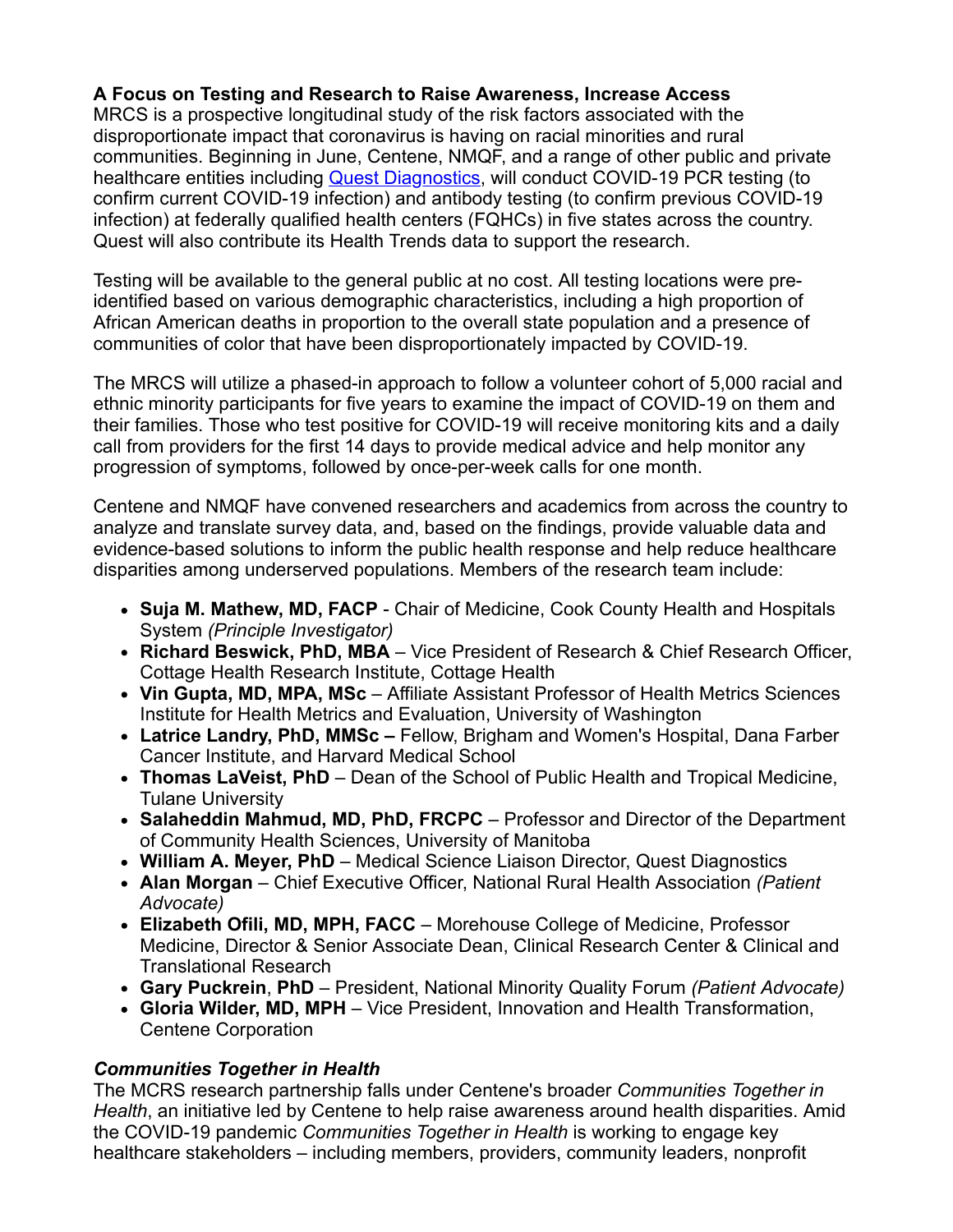organizations, tribal governments and government officials – to help address disparities in the healthcare system, while recommending evidence-based solutions and policies to further address health disparities across the country.

#### **About Centene Corporation**

Centene Corporation, a Fortune 50 company, is a leading multi-national healthcare enterprise that is committed to helping people live healthier lives. The Company takes a local approach – with local brands and local teams - to provide fully integrated, high-quality, and cost-effective services to government-sponsored and commercial healthcare programs, focusing on under-insured and uninsured individuals. Centene offers affordable and highquality products to nearly 1 in 15 individuals across the nation, including Medicaid and Medicare members (including Medicare Prescription Drug Plans) as well as individuals and families served by the Health Insurance Marketplace, the TRICARE program, and individuals in correctional facilities. The Company also serves several international markets, and contracts with other healthcare and commercial organizations to provide a variety of specialty services focused on treating the whole person. Centene focuses on long-term growth and the development of its people, systems and capabilities so that it can better serve its members, providers, local communities, and government partners.

Centene uses its investor relations website to publish important information about the company, including information that may be deemed material to investors. Financial and other information about Centene is routinely posted and is accessible on Centene's investor relations website, <http://www.centene.com/investors>.

#### **About the National Minority Quality Forum**

The National Minority Quality Forum assists health care providers, professionals, administrators, researchers, policymakers, and community and faith-based organizations in delivering appropriate health care to minority communities. This assistance is based on providing the evidence in the form of science, research, and analysis that will lead to the effective organization and management of system resources to improve the quality and safety of health care for the entire U.S. population, including minorities.

## **Forward-Looking Statements**

*All statements, other than statements of current or historical fact, contained in this press release are forward-looking statements. Without limiting the foregoing, forward-looking statements often use words such as "believe," "anticipate," "plan," "expect," "estimate," "intend," "seek," "target," "goal," "may," "will," "would," "could," "should," "can," "continue" and other similar words or expressions (and the negative thereof). Centene (the Company, our, or we) intends such forward-looking statements to be covered by the safe-harbor provisions for forward-looking statements contained in the Private Securities Litigation Reform Act of 1995, and we are including this statement for purposes of complying with these safe-harbor provisions. In particular, these statements include, without limitation, statements about our future operating or financial performance, market opportunity, growth strategy, competition, expected activities in completed and future acquisitions, including statements about the impact of our recently completed acquisition (the WellCare Acquisition) of WellCare Health Plans, Inc. (WellCare), other recent and future acquisitions, investments and the adequacy of our available cash resources. These forward-looking statements reflect our current views with respect to future events and are based on numerous assumptions and assessments made by us in light of our experience and perception of historical trends, current conditions, business strategies, operating environments, future developments and other factors we believe appropriate. By their nature, forward-looking statements involve known and unknown risks and uncertainties and are subject to change because they relate*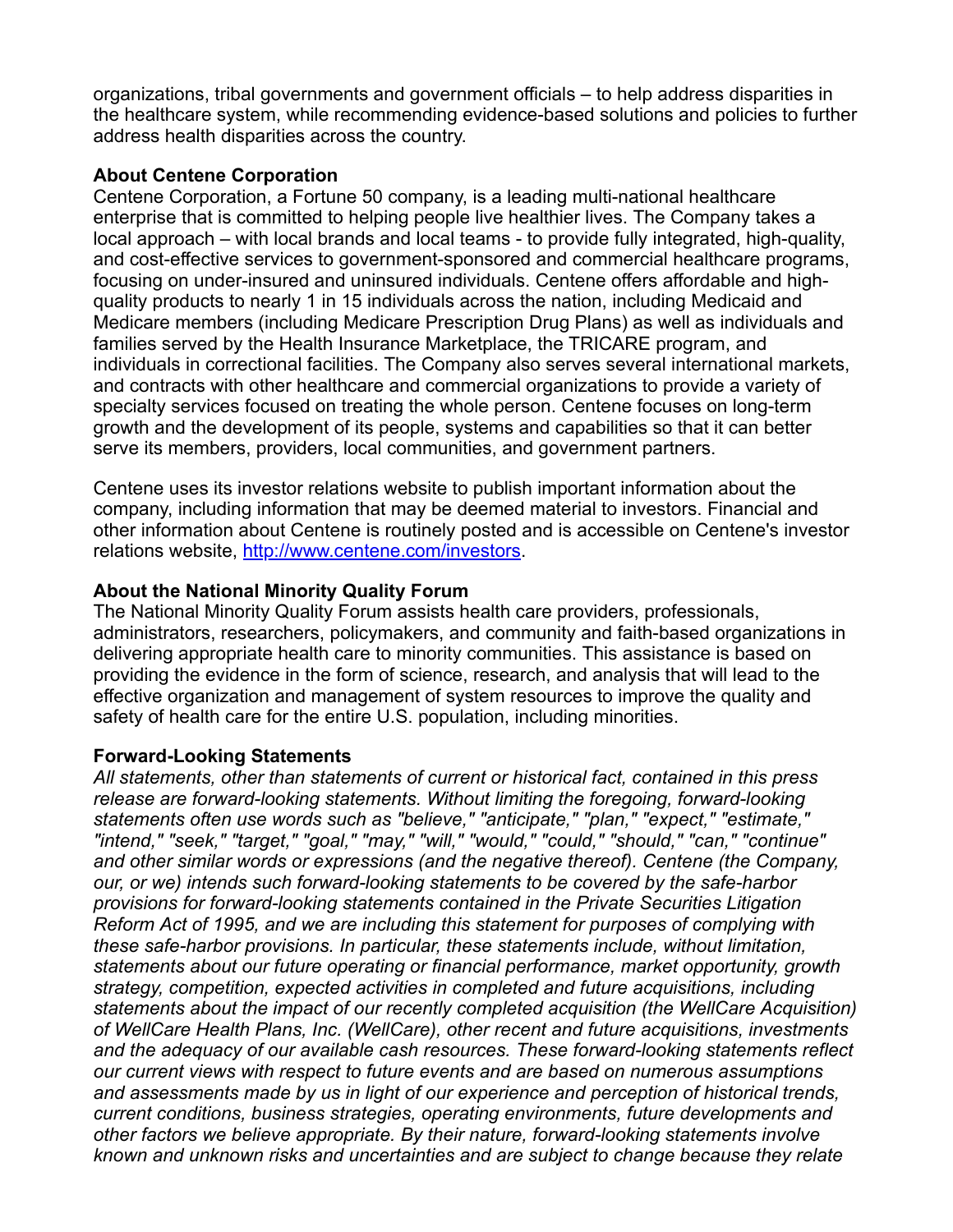*to events and depend on circumstances that will occur in the future, including economic, regulatory, competitive and other factors that may cause our or our industry's actual results, levels of activity, performance or achievements to be*

*materially different from any future results, levels of activity, performance or achievements expressed or implied by these forward-looking statements. These statements are not guarantees of future performance and are subject to risks, uncertainties and assumptions. All forward-looking statements included in this press release are based on information available to us on the date hereof. Except as may be otherwise required by law, we undertake no obligation to update or revise the forward-looking statements included in this press release, whether as a result of new information, future events or otherwise, after the date hereof. You should not place undue reliance on any forward-looking statements, as actual results may differ materially from projections, estimates, or other forward-looking statements due to a variety of important factors, variables and events including but not limited to: the impact of COVID-19 on global markets, economic conditions and the healthcare industry and our results of operations, which is unknown, uncertainty as to our expected financial performance following completion and integration of the WellCare Acquisition; the possibility that the expected synergies and value creation from the WellCare Acquisition will not be realized, or will not be realized within the expected time period; the risk that unexpected costs will be incurred in connection with the integration of the WellCare Acquisition or that the integration of WellCare will be more difficult or time consuming than expected; unexpected costs, charges or expenses resulting from the WellCare Acquisition; the inability to retain key personnel; disruption from the completion of the WellCare Acquisition, including potential adverse reactions or changes to business relationships with customers, employees, suppliers or regulators, making it more difficult to maintain business and operational relationships; the risk that we may not be able to effectively manage our expanded operations; our ability to accurately predict and effectively manage health benefits and other operating expenses and reserves; competition; membership and revenue declines or unexpected trends; changes in healthcare practices, new technologies, and advances in medicine; increased healthcare costs; changes in economic, political or market conditions; changes in federal or state laws or regulations, including changes with respect to income tax reform or government healthcare programs as well as changes with respect to the Patient Protection and Affordable Care Act and the Health Care and Education Affordability Reconciliation Act, collectively referred to as the Affordable Care Act (ACA) and any regulations enacted thereunder that may result from changing political conditions or judicial actions, including the ultimate outcome in "Texas v. United States of America" regarding the constitutionality of the ACA; rate cuts or other payment reductions or delays by governmental payors and other risks and uncertainties affecting our government businesses; our ability to adequately price products on the Health Insurance Marketplaces and other commercial and Medicare products; tax matters; disasters or major epidemics; the outcome of legal and regulatory proceedings; changes in expected contract start dates; provider, state, federal and other contract changes and timing of regulatory approval of contracts; the expiration, suspension, or termination of our contracts with federal or state governments (including but not limited to Medicaid, Medicare, TRICARE or other customers); the difficulty of predicting the timing or outcome of pending or future litigation or government investigations; challenges to our contract awards; cyber-attacks or other privacy or data security incidents; the possibility that the expected synergies and value creation from acquired businesses, including businesses we may acquire in the future, will not be realized, or will not be realized within the expected time period; the exertion of management's time and our resources, and other expenses incurred and business changes required in connection with complying with the undertakings in connection with any regulatory, governmental or third party consents or approvals for acquisitions; disruption caused by*